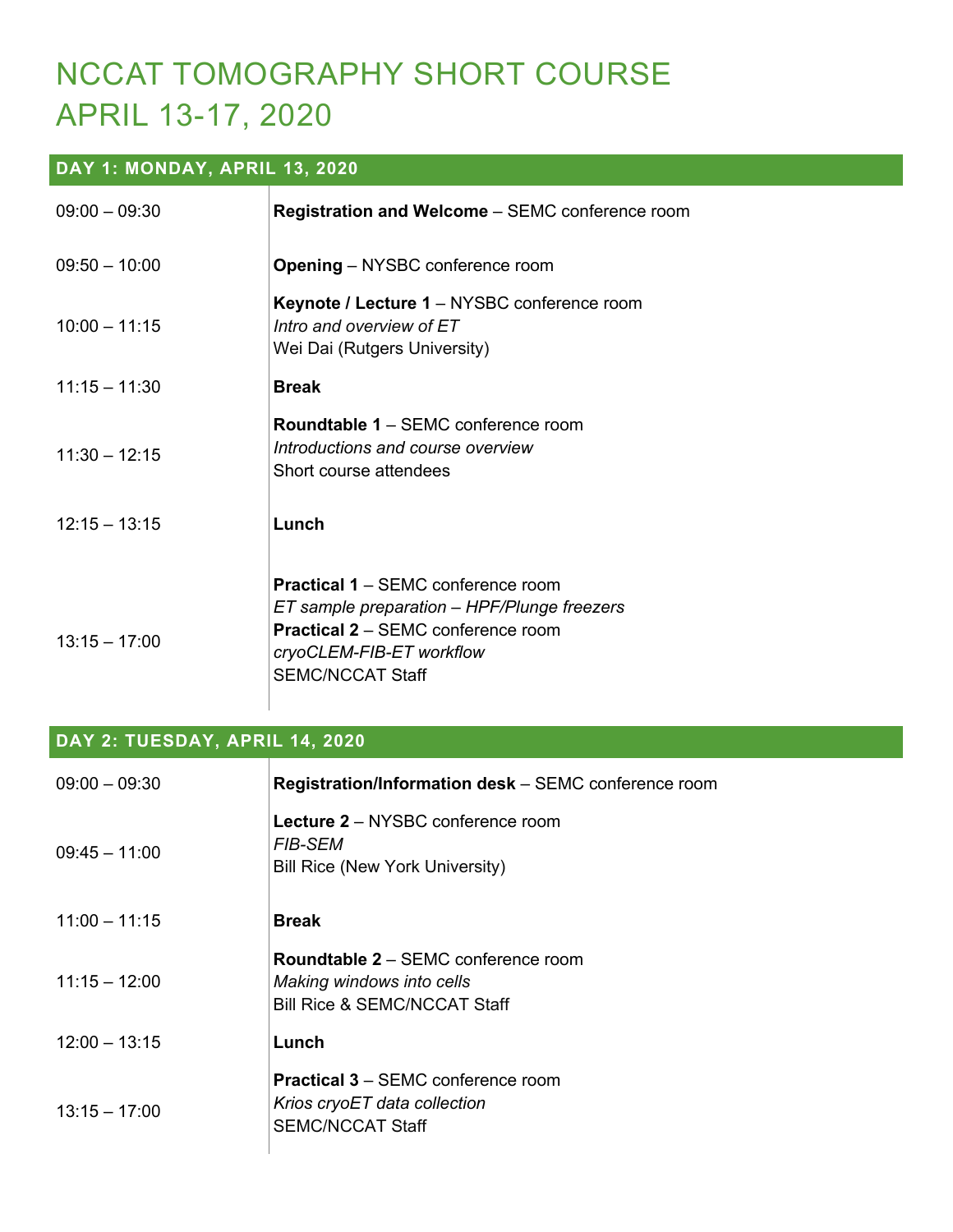## **DAY 3: WEDNESDAY, APRIL 15, 2020**

| $09:00 - 09:30$                   | Registration/Information desk - SEMC conference room                                                                              |
|-----------------------------------|-----------------------------------------------------------------------------------------------------------------------------------|
| $09:45 - 11:00$                   | Lecture 3 - NYSBC conference room<br>Cryo-Applications and sub-tomogram averaging<br>Alex Noble (NYSBC/SEMC)                      |
| $11:00 - 11:15$                   | <b>Break</b>                                                                                                                      |
| $11:15 - 12:00$                   | <b>Roundtable 3 – SEMC conference room</b><br>Choosing the right in situ target and model system<br>Alex Noble & SEMC/NCCAT Staff |
| $12:00 - 13:15$                   | Lunch                                                                                                                             |
| $13:15 - 17:00$                   | <b>Practical 4 – SEMC conference room</b><br>Appion Protomo tools and sub-tomogram averaging<br>Alex Noble & SEMC/NCCAT Staff     |
| $14:45 - 17:00$<br>by appointment | <b>Practical 3B - SEMC conference room</b><br>Krios cryoET data collection (continued)<br><b>SEMC/NCCAT Staff</b>                 |

**DAY 4: THURSDAY, APRIL 16, 2020**

| $09:00 - 09:30$                   | Registration/Information desk - SEMC conference room                                                                                                                            |
|-----------------------------------|---------------------------------------------------------------------------------------------------------------------------------------------------------------------------------|
| $10:00 - 12:00$                   | Lecture 4 – NYSBC conference room<br>Automated reconstruction, subtomogram averaging methods & data interpretation<br>Steven Ludtke (Baylor College of Medicine)                |
| $12:00 - 13:15$                   | Lunch                                                                                                                                                                           |
| $13:15 - 13:30$                   | Group photo                                                                                                                                                                     |
| $13:30 - 17:00$                   | <b>Practical 5 - SEMC conference room</b><br>EMAN2 tools, sub-tomogram averaging and annotation<br>Muyuan Chen (Baylor College of Medicine)                                     |
| $14:45 - 17:00$<br>by appointment | <b>Practical 3C</b> – Krios control room<br>Krios cryoET data collection (continued)<br>Time reserved for data collection of select student projects<br><b>SEMC/NCCAT Staff</b> |
| $18:00 - 20:00$                   | <b>Reception</b><br>Group dinner                                                                                                                                                |